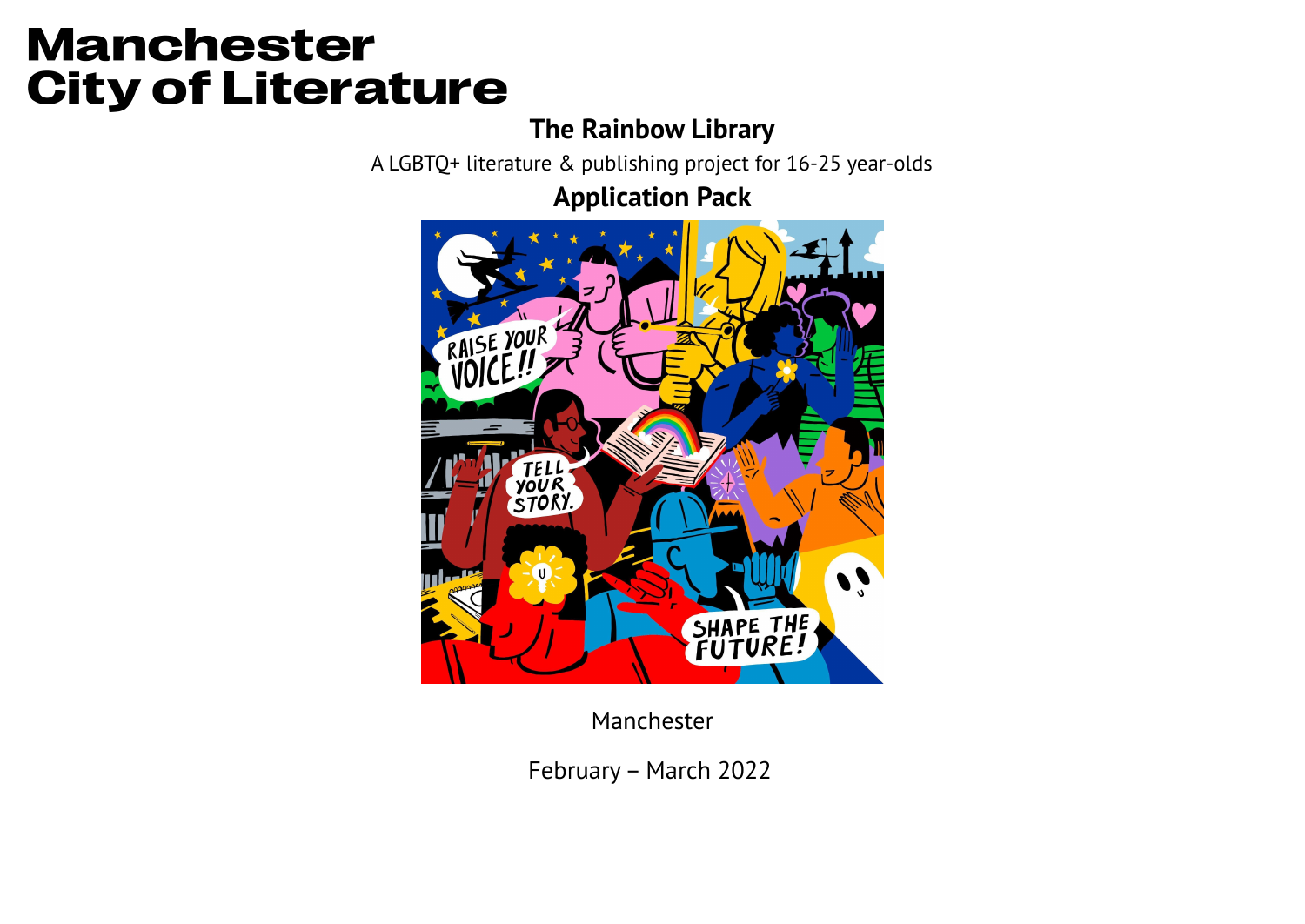### **About The Rainbow Library**

The Rainbow Library is an ambitious project to make more books for children and young people that include LGBTQ+ identities and experiences. Because there are very few LGBTQ+ voices in children's publishing, and very few LGBTQ+ characters in children's books, we want to change that. We will do this by publishing a new collection of eight children's books called The Rainbow Library in 2023 - the collection will include picture books, short stories or novella, poetry, non-fiction and comics. And we want LGBTQ+ young people to help us do this!

The Rainbow Library project will take place across the United Kingdom, Ireland and Northern Ireland in eight places: Manchester, Nottingham and Basildon in England; Dumfries and Inverness in Scotland; Belfast and Derry/Londonderry in Northern Ireland; and Cork in the Republic of Ireland. In every one of these places, over two years, a group of LGBTQ+ young people will:

- Take part in this exciting new course that consists of **8 days of workshops** (in person and online) led by a children's author or authors with a maximum of 20 participants
- Develop their own writing and illustration during those workshops
- Be featured in **an anthology** of the best writing and illustration
- Work with the author or authors, helping them to develop a story of their own which the author will then go away to work on
- Give critical feedback on the authors' draft stories which will be edited and designed into **8 books** with the young people credited as contributors
- Help promote the books by taking part in a local and national campaign to tie-in with Pride
- Come together with all the groups across the UK and Ireland to plan and organise a **3 day conference**

The workshops will take place at different times in each location, with the first ones starting in July 2021 and the last ones starting in January 2022. The conference will take place in three UNESCO cities of literature (Manchester, Nottingham and Dublin) in summer 2022. The books will then be published to coincide with Pride celebrations and the One Young World Global Summit meeting in Northern Ireland for summer 2023 .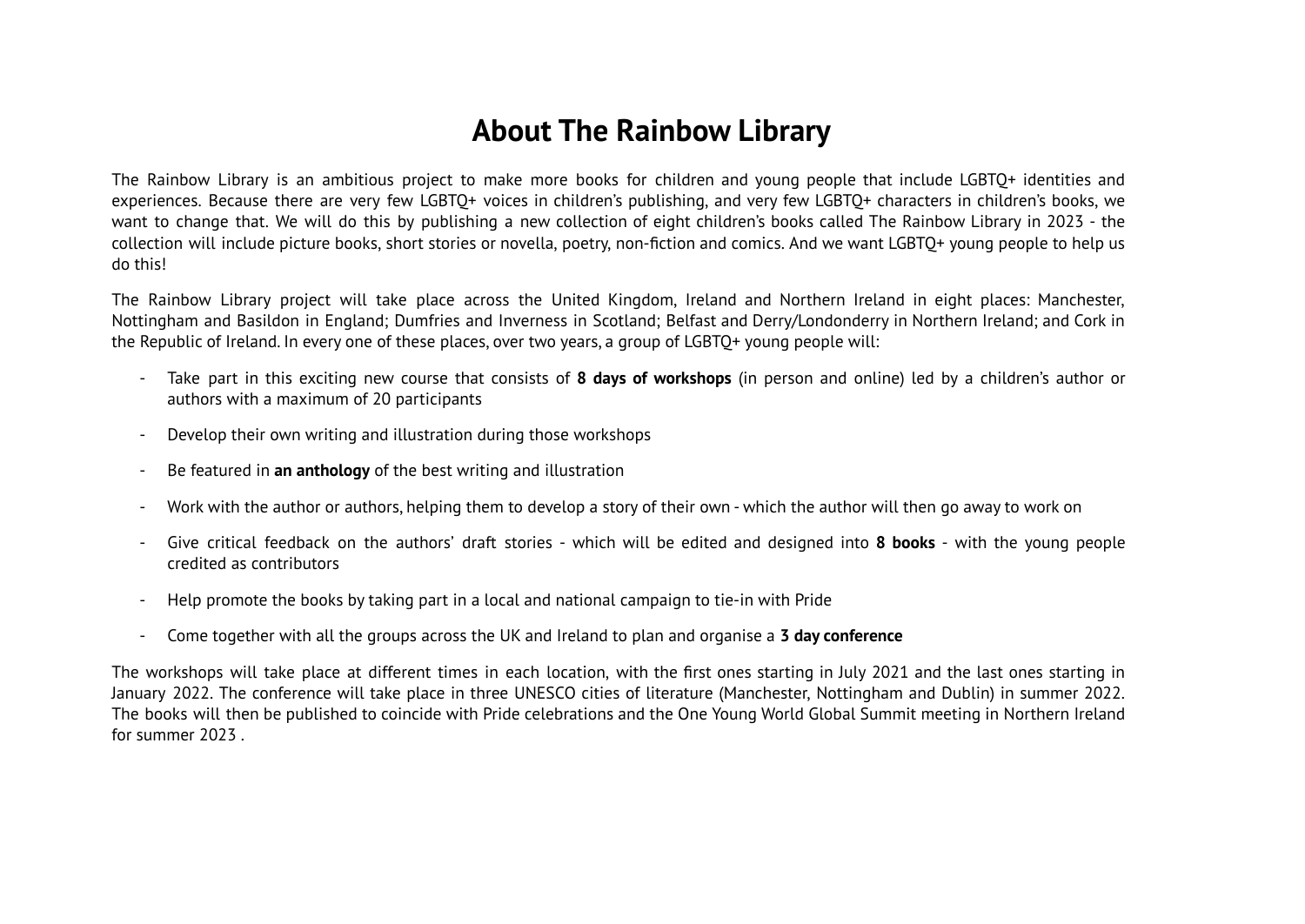#### **About the Organisers**

The Rainbow Library is produced and organised by Pop Up Projects. Pop Up is a children's literature development agency - we run literature programmes in schools across the UK, we create writing, illustration and publishing projects with young people and communities, and we train and mentor talented writers and illustrators so that they're prepared to work in children's publishing. We recently became a publisher with our first collection of children's books, 10 Stories to Make a Difference: [www.pop-up.org.uk/shop](http://www.pop-up.org.uk/shop). Find out more about us at [www.pop-up.org.uk.](http://www.pop-up.org.uk)

#### **Manchester City of Literature**

Manchester was designated a UNESCO Creative City of Literature in 2017. The vision for Manchester City of Literature is to create an innovative, distinctive, equitable, globally connected city of reading and writing. We want Manchester to be a city where diverse voices are celebrated, creative talent and industries are nurtured and where literary activity changes lives. You can find out about the new projects and programmes that will deliver these ambitions, including this one, by visiting our [website](https://www.manchestercityofliterature.com/), following us on social media (@mcrcityoflit) and signing up to our monthly newsletter.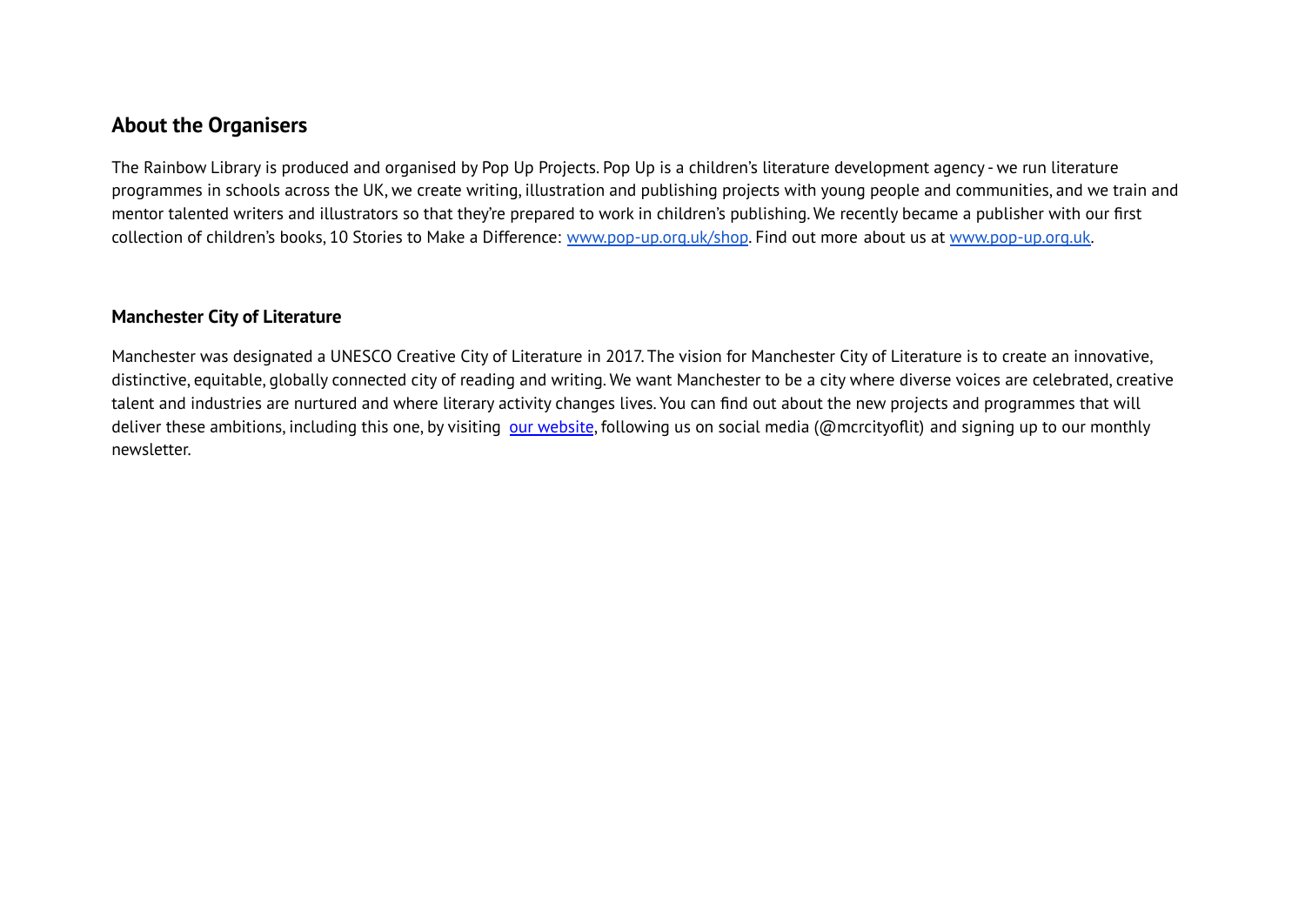## **The Rainbow Library in Manchester**

Author and Illustrator

| Name      | <b>About</b>                                                                                                                                                                                                                                                                                                                                                                                                                                                                                                                                                                                                                                                                                                                                                                                                                                                                                                                                                                                                                                            | Photo |
|-----------|---------------------------------------------------------------------------------------------------------------------------------------------------------------------------------------------------------------------------------------------------------------------------------------------------------------------------------------------------------------------------------------------------------------------------------------------------------------------------------------------------------------------------------------------------------------------------------------------------------------------------------------------------------------------------------------------------------------------------------------------------------------------------------------------------------------------------------------------------------------------------------------------------------------------------------------------------------------------------------------------------------------------------------------------------------|-------|
| Jay Hulme | Jay Hulme is an award winning transgender performance poet, speaker and educator.<br>Alongside his writing and regular performances he teaches in schools, performs sensitivity<br>reads, and consults and speaks at events and conferences on the importance of diversity in<br>the media, and more specifically transgender inclusion and rights. In 2017 he gave a TED<br>talk and was featured in Nationwide Building Society's "Voices" advertising campaign, with<br>him and his work appearing in both TV and radio adverts.<br>In recent years Jay has worked alongside and/or consulted with Amnesty International, The<br>Centre for Literacy in Primary Education, Stop Funding Hate, and The Carnegie and Kate<br>Greenaway Awards, among other groups, on inclusion and diversity in literature, especially<br>YA and children's literature, and has performed confidential inclusion and sensitivity reads<br>for a number of large publishers, improving the quality and accuracy of transgender<br>representation in a number of books. |       |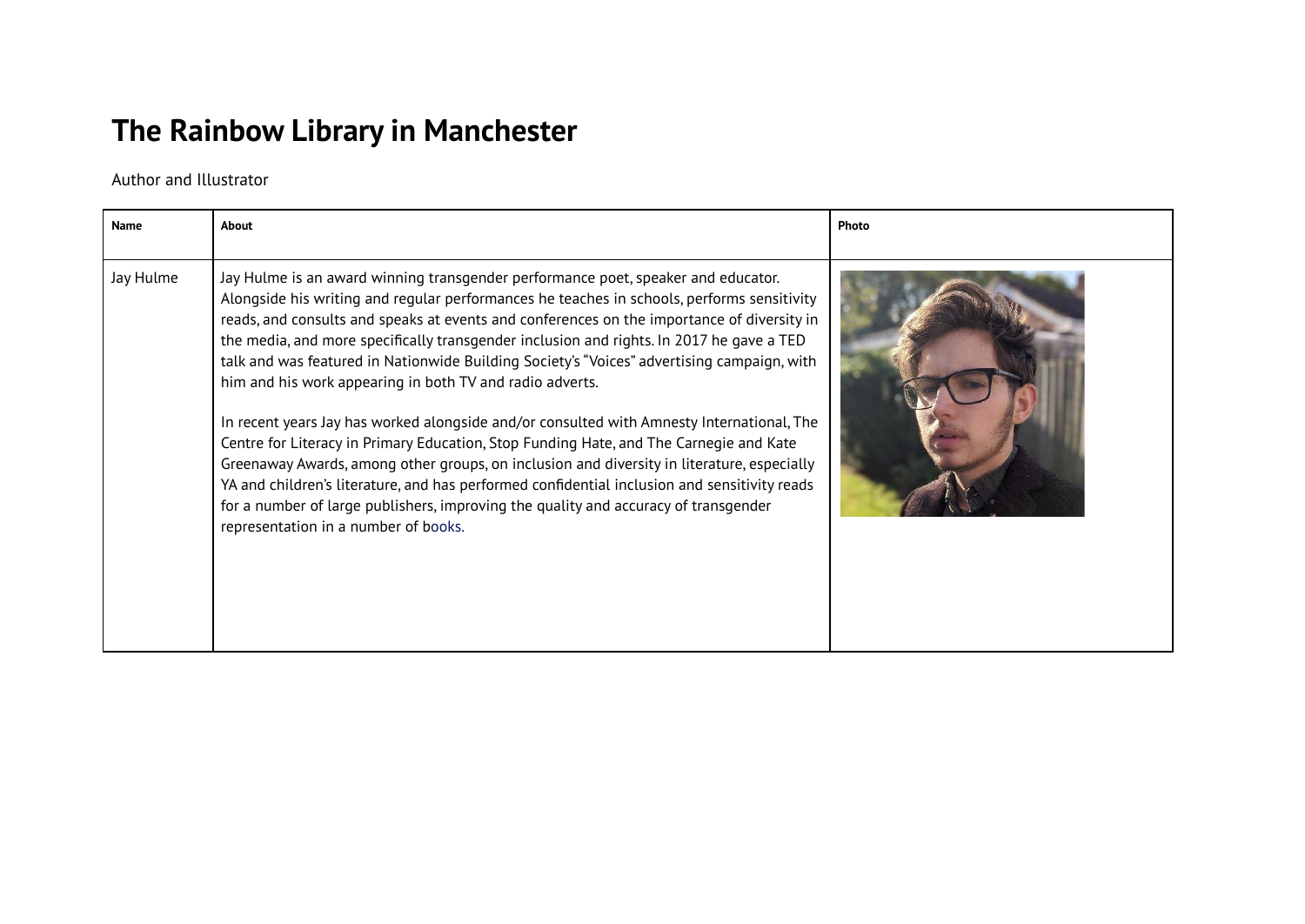| David Roberts | David Roberts is a multi award-winning and New York Times best-selling illustrator who<br>has earned great acclaim for his distinctive style. He was born in Liverpool and studied<br>fashion design at university in Manchester. After university he worked as a milliner and<br>began to get work as a fashion illustrator but always felt his true calling was in children's<br>book illustration.<br>David finally realised his dream when his first book was published in 1998, and since then<br>he has collaborated with some of Britain's finest children's authors, including Julia<br>Donaldson, Sally Gardner, Philip Ardagh, Jacqueline Wilson and Andrea Beaty. He is also<br>the creator of the popular Dirty Bertie books (Stripes/Little Tiger Press). |  |
|---------------|------------------------------------------------------------------------------------------------------------------------------------------------------------------------------------------------------------------------------------------------------------------------------------------------------------------------------------------------------------------------------------------------------------------------------------------------------------------------------------------------------------------------------------------------------------------------------------------------------------------------------------------------------------------------------------------------------------------------------------------------------------------------|--|
|---------------|------------------------------------------------------------------------------------------------------------------------------------------------------------------------------------------------------------------------------------------------------------------------------------------------------------------------------------------------------------------------------------------------------------------------------------------------------------------------------------------------------------------------------------------------------------------------------------------------------------------------------------------------------------------------------------------------------------------------------------------------------------------------|--|

### Supporting Team

| Name | About | Photo |
|------|-------|-------|
|      |       |       |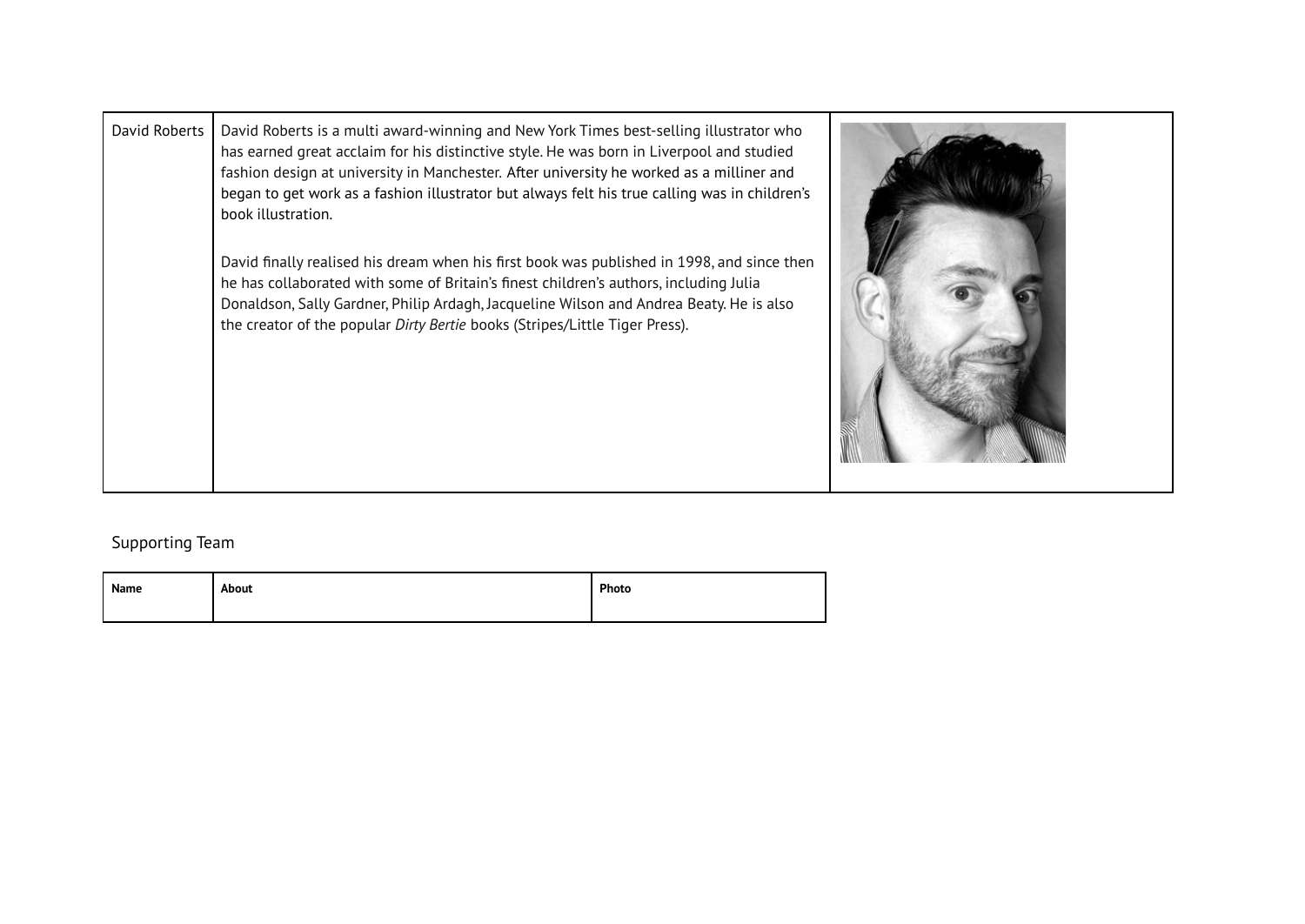| Libby Williamson<br>(she/her) | Libby is a writer, theatremaker and part-time everything. She's<br>worked with the Writing Squad, Manchester City of Literature and<br>the Royal Exchange in various capacities, and freelance as a theatre<br>producer and director. She's currently working on a play for VAULT<br>Festival 2022- a queer sci-fi comedy!                 |  |
|-------------------------------|--------------------------------------------------------------------------------------------------------------------------------------------------------------------------------------------------------------------------------------------------------------------------------------------------------------------------------------------|--|
| Jo Flynn<br>(she/her)         | Jo is the Communications and Partnerships Manager for Manchester<br>City of Literature. She is also Director of Nationwide organisation<br>For Books' Sake who champion feminist and queer writers, and<br>writers of marginalised genders. A prize-winning Manchester-born<br>poet herself, Jo can't wait to see how these books develop! |  |

#### Workshop Dates, Times & Locations

| Session | Date | <b>Times</b> | Place |
|---------|------|--------------|-------|
|         |      |              |       |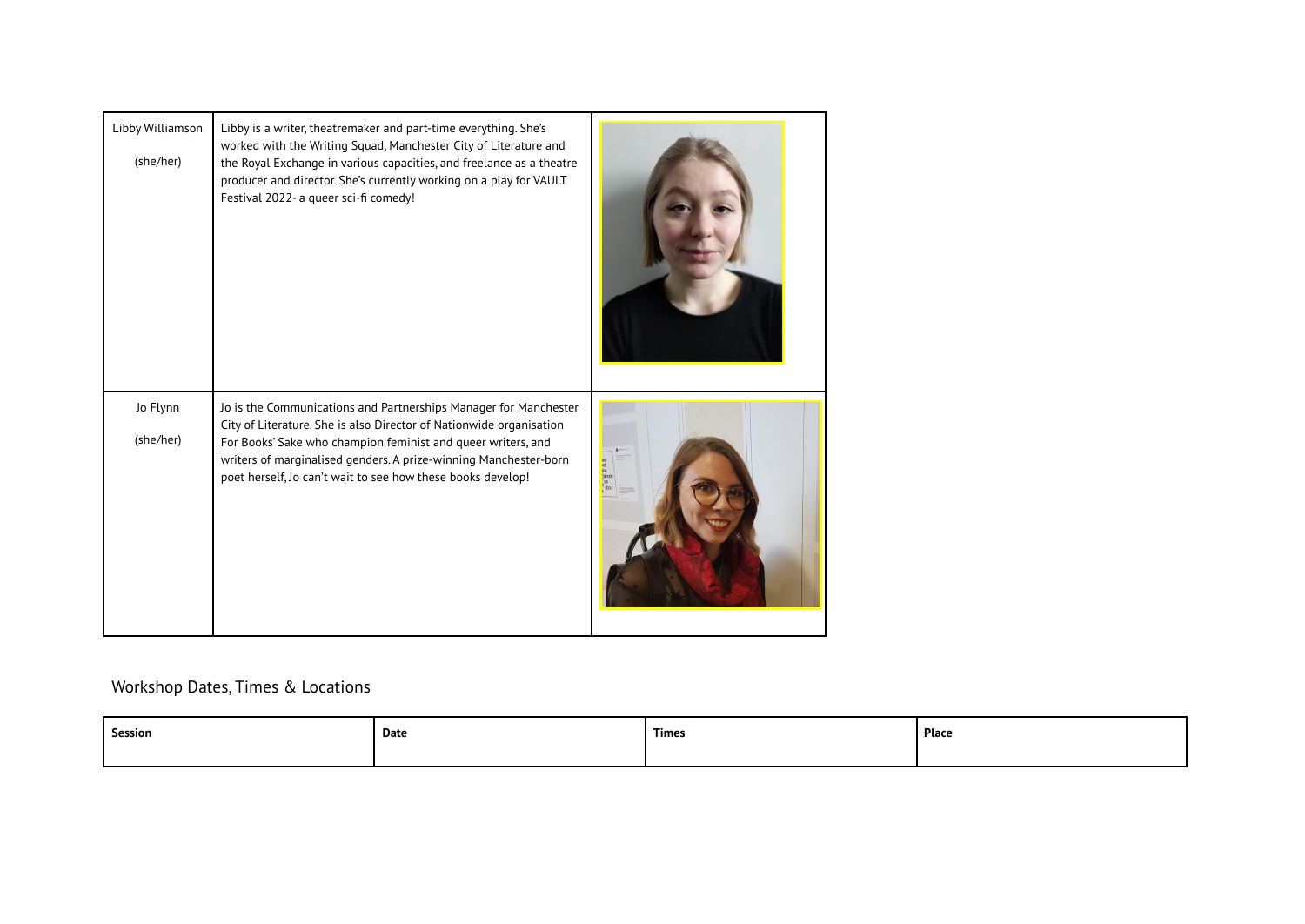| Workshop 1 (1 day online) | Saturday 12th February 2022 | $10am - 3pm$ | Online                  |
|---------------------------|-----------------------------|--------------|-------------------------|
| Workshop 2 (1 day)        | Saturday 19th February 2022 | $10am - 3pm$ | Central Library         |
| Workshop 3 (1 day)        | Sunday 20th February 2022   | $10am - 3pm$ | People's History Museum |
| Workshop 4 (1 day)        | Saturday 5th March 2022     | $10am - 3pm$ | Central Library         |
| Workshop 5 (1 day)        | Sunday 6th March 2022       | $10am - 3pm$ | People's History Museum |
| Workshop 6 (1 days)       | Saturday 19th March 2022    | $10am - 3pm$ | Central Library         |
| Workshop 7 (1 day)        | Sunday 20th March 2022      | $10am - 3pm$ | People's History Museum |
| Workshop 8 (1 day online) | Saturday 26th March 2022    | $10am - 3pm$ | Online                  |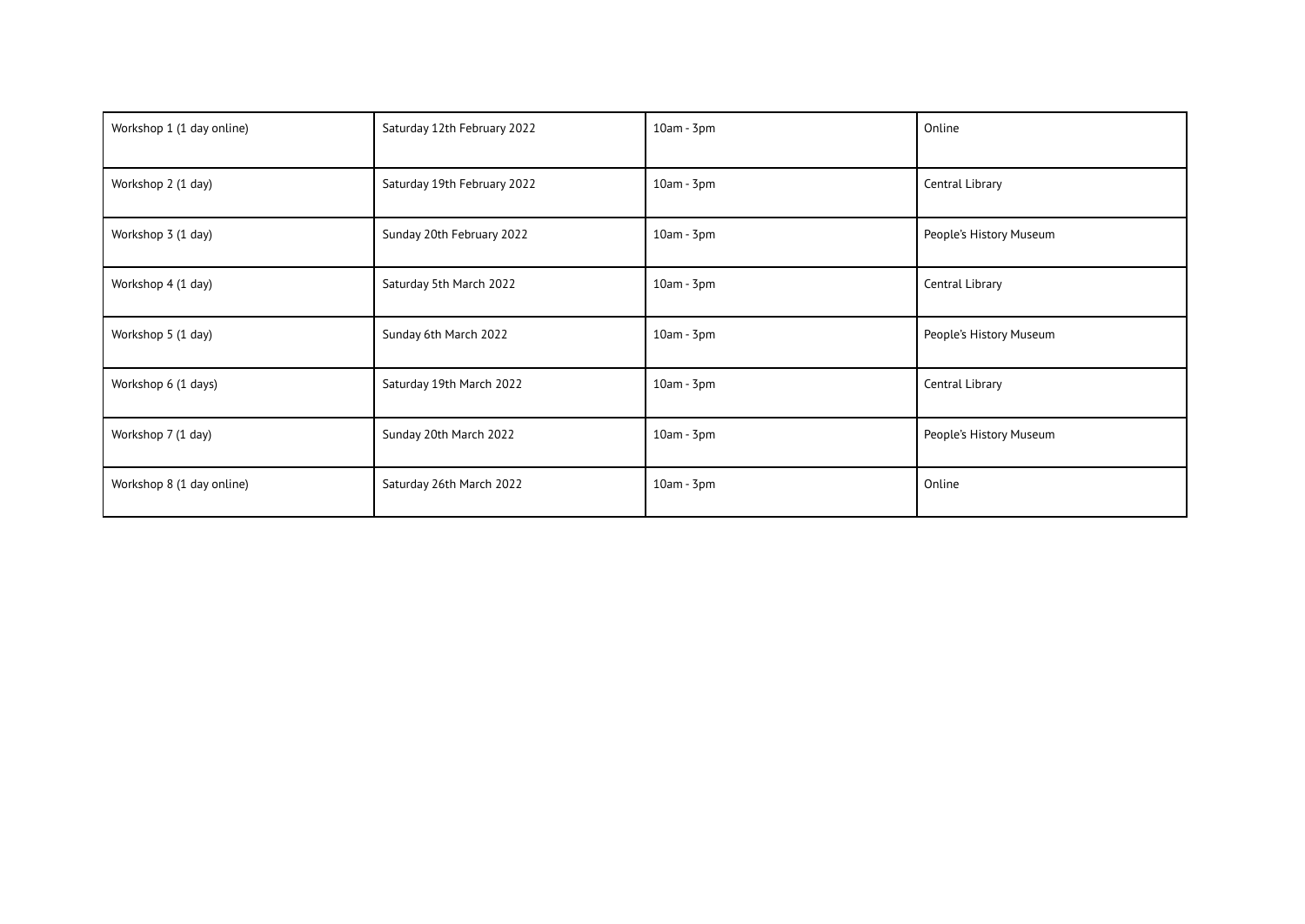### **Are You Ready for This?**

The Rainbow Library groups are supportive spaces for young people to learn and develop their skills together, while participating in an important project that will change the lives of thousands of young readers. You don't need any qualifications to take part- all you need is enthusiasm and the ability to commit to the full programme! If you're not sure yet whether to apply, ask yourself these questions:

- Do you identify within the LGBTQ+ spectrum?
- Are you passionate about writing, illustrating or making comics? Do you want to develop your skills in one or more of these areas?
- Are you interested in being part of a supportive and creative community for LGBTO+ people?
- Will you give up 8 days of your time to attend workshops in Manchester turning up on time and staying the whole day?
- Will you put in time independently to develop your writing, illustration or comics between the workshops?
- Are you interested in getting your creative writing, illustration or comics work to a publishable standard?
- Are you interested in developing your skills at communications, organising events, creating promotional campaigns (e.g. using social media), public speaking and leadership?
- You'll be asked to give up some weekend days and evenings?
- Do you want to change the world, and make it a better place for LGBTQ+ people to grow up in?

If the answer is YES to most of these - then you *are* ready for this! So you should go ahead and fill in the application form - and then email it with the additional attachments to: [mcrcityoflit@gmail.com](mailto:mcrcityoflit@gmail.com)

## **Application Form** page 1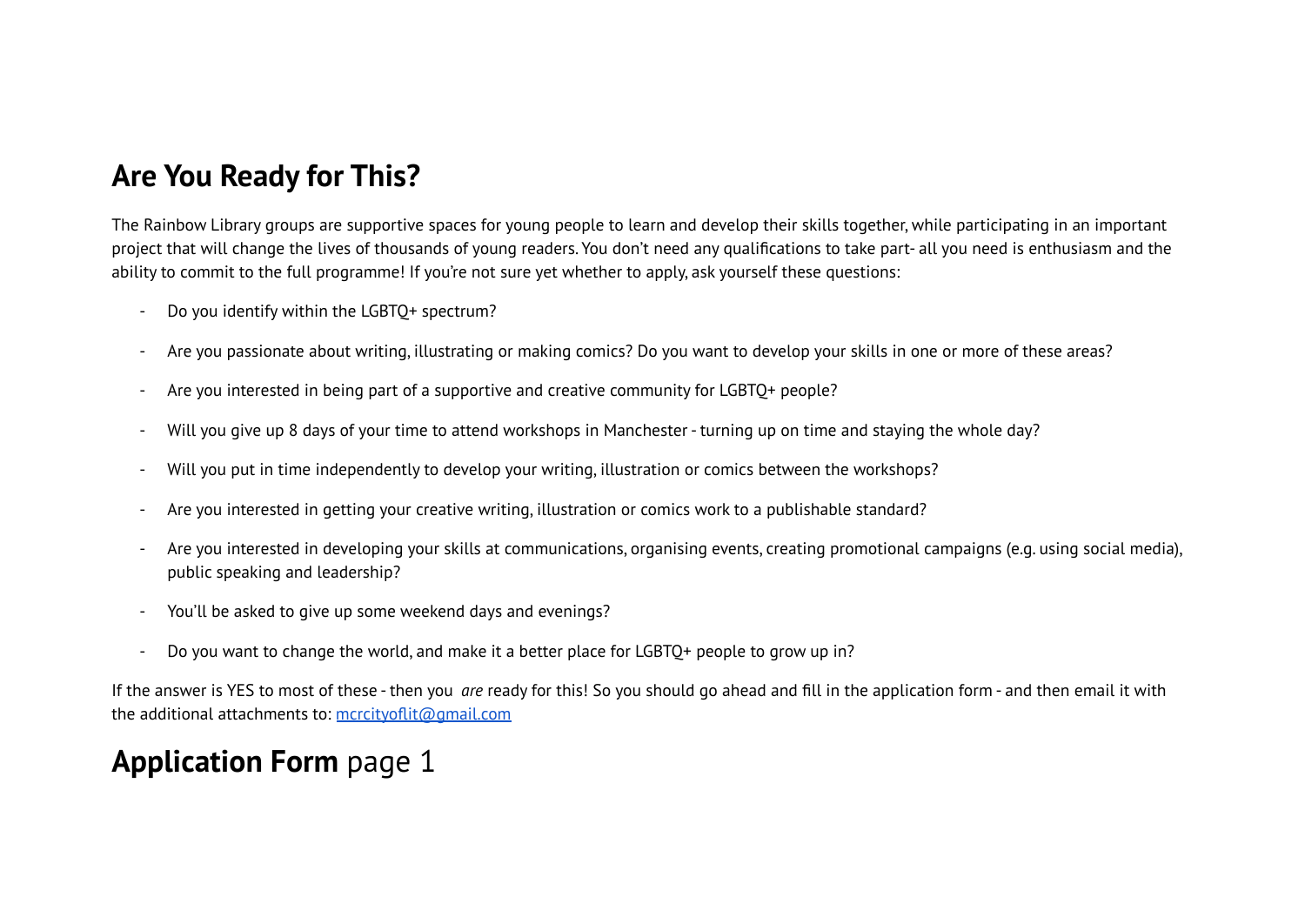This is an informal application – don't be scared! If it says an answer is optional then you are absolutely not obliged to tell us, and please be assured that we won't store or share your data, or use it for any other purposes than this application. The most important thing is to be yourself and to have fun!

| Full Name [required]:<br>Preferred name:<br><b>Pronouns:</b>   | Are you in full-time or<br>part-time education?<br>[required] |  |
|----------------------------------------------------------------|---------------------------------------------------------------|--|
| Age [required - you must<br>be between 16 and 25<br>years-old] | School / College /<br><b>University name</b><br>[optional]    |  |
| <b>Email</b> [required]                                        | Are you in full-time or<br>part-time work?<br>[required]      |  |
| Town [required]                                                | Type of employment<br>[optional]                              |  |
| Postcode [optional]                                            | Do you identify within<br>the LGBTQ+ spectrum?<br>[required]  |  |

### **Application Form** page 2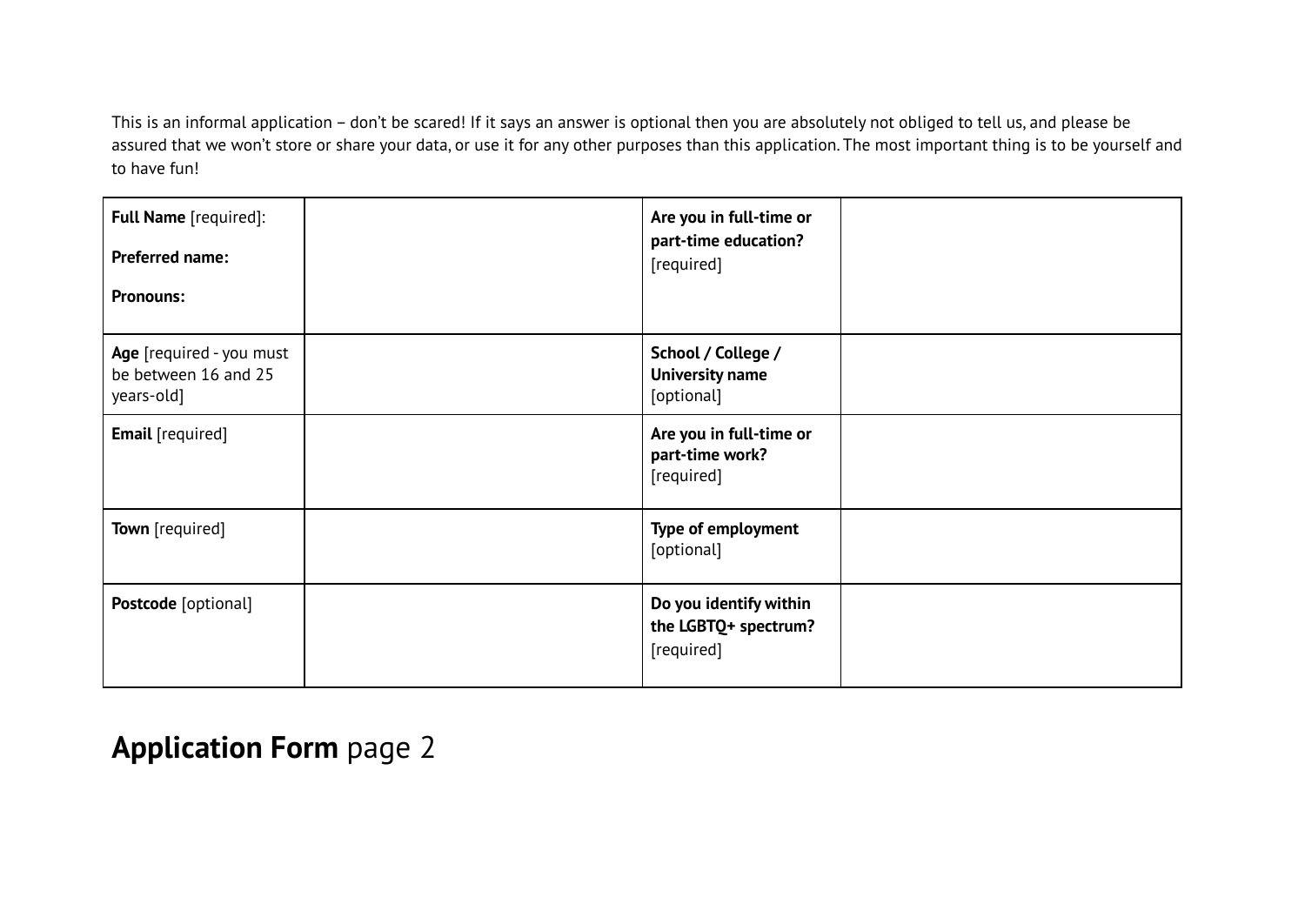| Can you attend all the dates of the<br>workshops? If not, which dates are<br>you not able attend? [required]                        |  |
|-------------------------------------------------------------------------------------------------------------------------------------|--|
| Do you have any disabilities and/or<br>access requirements? If yes, please<br>describe so we can best meet your<br>needs [required] |  |
| About you                                                                                                                           |  |
| Tell us about yourself! Include<br>things that you like about yourself<br>and are interested in:<br>[max 100 words]                 |  |
| I'm interested in this project<br>because                                                                                           |  |
| Tell us why you want to take part!<br>[max 100 words]                                                                               |  |
| Is there anything else you'd like to<br>tell us?                                                                                    |  |

## **Application Form** instructions for submitting

Save and attach this form to an email and send it to **mcrcityoflit@gmail.com**